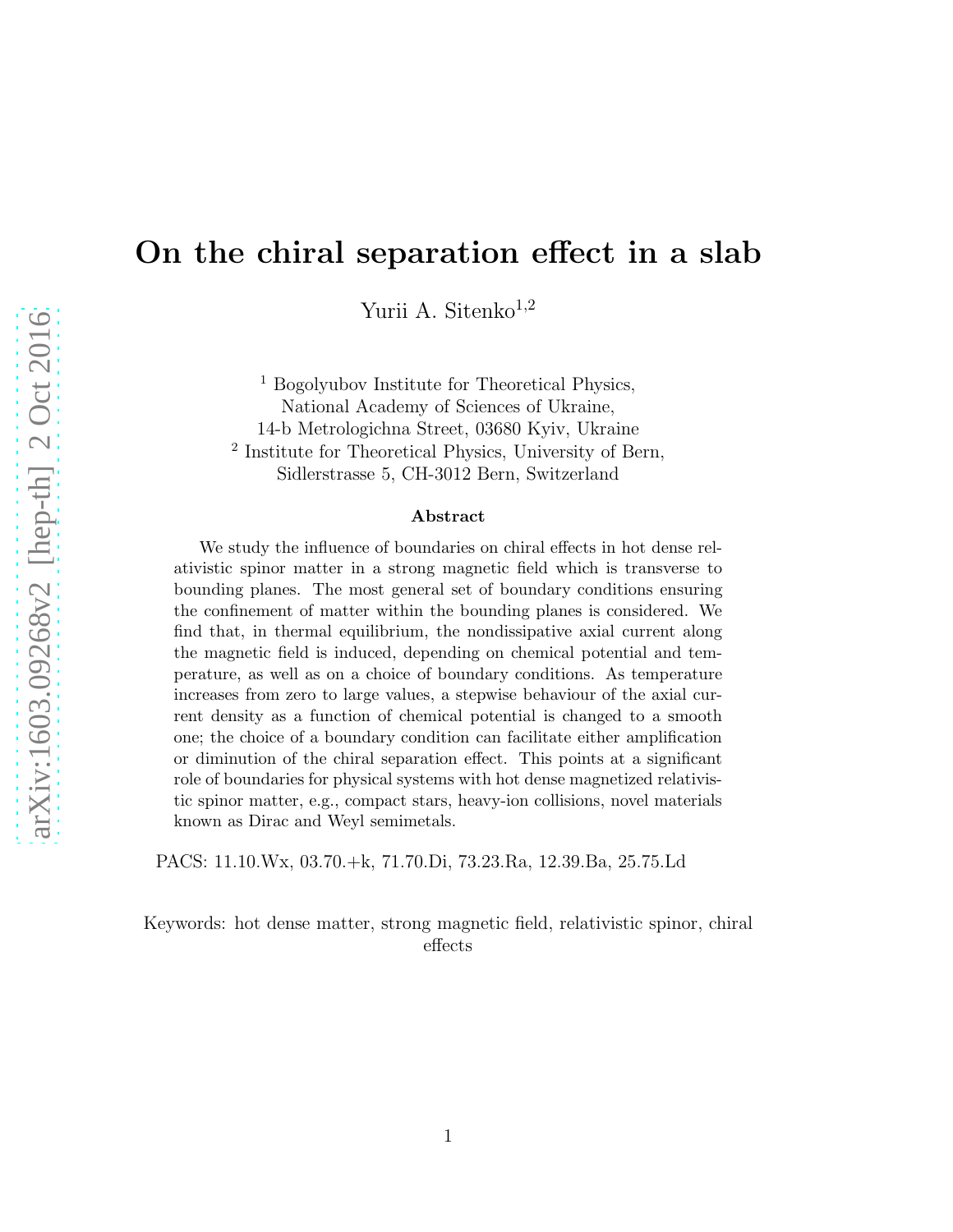### 1 Introduction

Properties of hot dense relativistic matter in a strong magnetic field are intensively studied during the last decade. An interest to this subject is continuously augmented in view of possible applications to diverse areas of contemporary physics, ranging from cosmology, astroparticle and high-energy physics to condensed-matter physics. Namely, these studies are relevant for physical processes in the early universe [\[1\]](#page-7-0), compact astrophysical objects (neutron stars and magnetars) [\[2\]](#page-7-1), relativistic heavy-ion collisions [\[3\]](#page-7-2), novel materials known as Dirac and Weyl semimetals [\[4,](#page-7-3) [5\]](#page-7-4). Assuming that temperature and chemical potential, as well as the inverse magnetic length, exceed considerably the mass of a relativistic spinor matter field, a variety of chiral effects emerges in hot dense magnetized relativistic spinor matter, see review in [\[6\]](#page-7-5) and references therein.

So far chiral effects were mostly considered in unbounded matter, which perhaps may be relevant for cosmological applications. For all other applications (to astroparticle, high-energy and condensed-matter physics), an account has to be taken for the finiteness of physical systems, and the role of boundaries in chiral effects in bounded matter should be clearly exposed. A first step in this direction was undertaken in recent work [\[7\]](#page-8-0), and in the present letter the results of this work will be extended to the case of nonzero temperature and more general boundary conditions.

# 2 Choice of boundary condition

Although the concept of quasiparticle excitations confined inside boundedmaterial samples is quite familiar in the context of condensed-matter physics, a quest for boundary conditions ensuring the confinement was initialed in particle physics in the context of a model description of hadrons as bags containing quarks [\[8,](#page-8-1) [9\]](#page-8-2). Motivations for a concrete form of the boundary condition may differ in detail, but the key point is that the boundary condition has to guarantee the vanishing of the vector current of quark matter across the boundary, see [\[10\]](#page-8-3). However, from this point of view, the bag boundary conditions proposed in [\[8,](#page-8-1) [9\]](#page-8-2) are not the most general ones. It has been rather recently realized that the most general boundary condition ensuring the confinenent of relativistic spinor matter within a simply-connected boundary involves four arbitrary parameters [\[11,](#page-8-4) [12\]](#page-8-5). An explicit form of such a condition can be given as (see [\[13,](#page-8-6) [14,](#page-8-7) [15\]](#page-8-8))

$$
\left\{\gamma^0 - \left[e^{i\varphi\gamma^5}\cos\theta + (\gamma^1\cos\phi + \gamma^2\sin\phi)\sin\theta\right]e^{i\tilde{\varphi}\gamma^0(\gamma \cdot \mathbf{n})}\right\}\chi(\mathbf{r})\big|_{\mathbf{r}\in\partial\Omega} = 0,\qquad(1)
$$

where  $\gamma^5 = -i\gamma^0\gamma^1\gamma^2\gamma^3$  ( $\gamma^0$ ,  $\gamma^1$ ,  $\gamma^2$  and  $\gamma^3$  are the generating elements of the Dirac-Clifford algebra),  $\boldsymbol{n}$  is the unit normal to surface  $\partial\Omega$  bounding spatial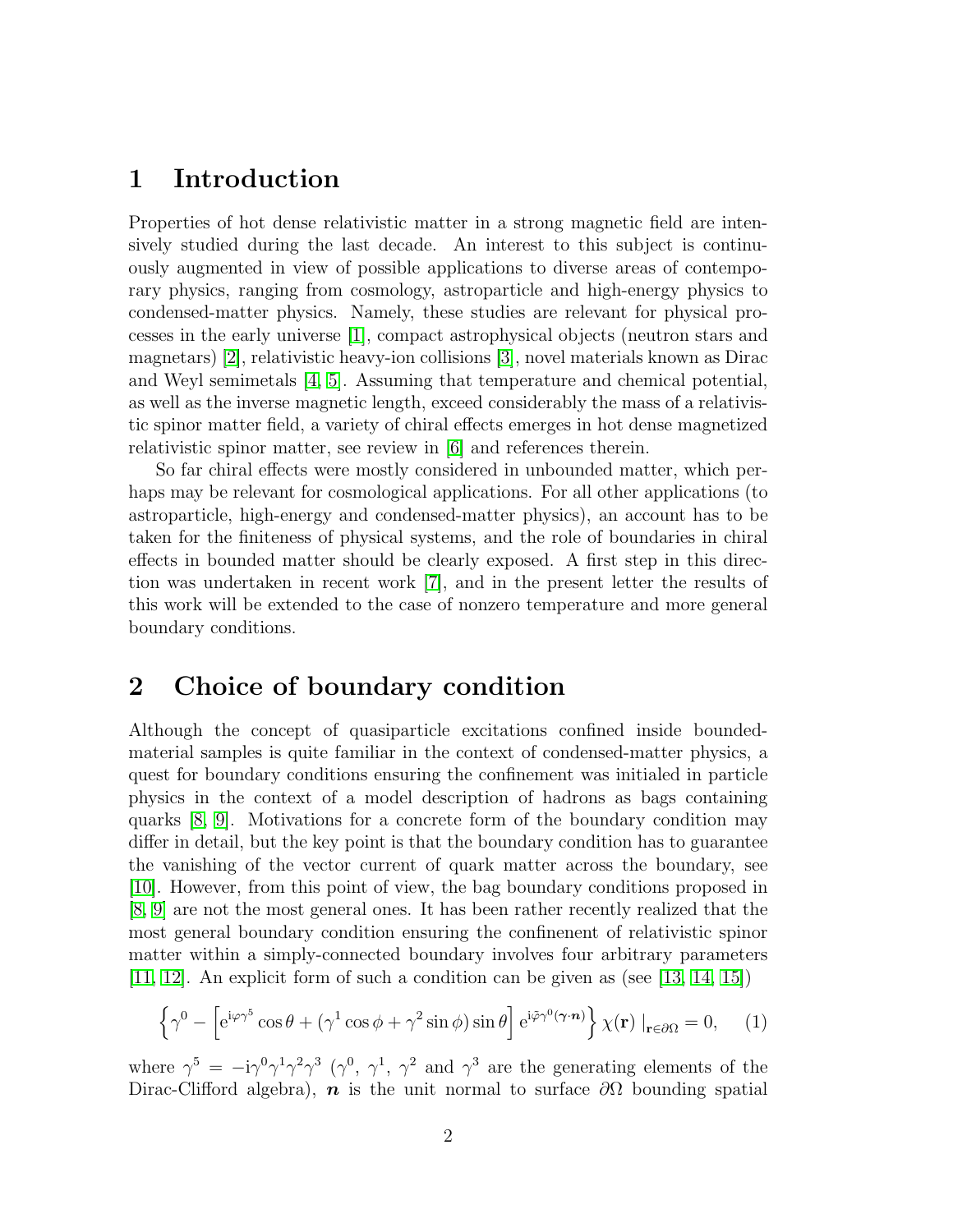region  $\Omega$  and  $\chi(\mathbf{r})$  is the confined spinor matter field,  $\mathbf{r} \in \Omega$ ; matrices  $\gamma^1$  and  $\gamma^2$ in (1) are chosen to obey condition

$$
[\gamma^1, \boldsymbol{\gamma} \cdot \boldsymbol{n}]_+ = [\gamma^2, \boldsymbol{\gamma} \cdot \boldsymbol{n}]_+ = [\gamma^1, \gamma^2]_+ = 0, \tag{2}
$$

and the boundary parameters in (1) are chosen to vary as

$$
-\frac{\pi}{2} < \varphi \le \frac{\pi}{2}, \quad -\frac{\pi}{2} \le \tilde{\varphi} < \frac{\pi}{2}, \quad 0 \le \theta < \pi, \quad 0 \le \phi < 2\pi. \tag{3}
$$

The MIT bag boundary condition [\[10\]](#page-8-3),

$$
(I + i\boldsymbol{\gamma} \cdot \boldsymbol{n}) \chi(\mathbf{r}) \big|_{\mathbf{r} \in \partial \Omega} = 0,
$$
 (4)

is obtained from (1) at  $\varphi = \theta = 0$ ,  $\tilde{\varphi} = -\pi/2$ .

The boundary parameters in (1) can be interpreted as the self-adjoint extension parameters. The self-adjointness of the one-particle energy (Dirac Hamiltonian in the case of relativistic spinor matter) operator in first-quantized theory is required by general principles of comprehensibility and mathematical consistency, see [\[16\]](#page-8-9). To put it simply, a multiple action is well defined for a self-adjoint operator only, allowing for the construction of functions of the operator, such as resolvent, evolution, heat kernel and zeta-function operators, with further implications upon second quantization.

In the case of a disconnected boundary consisting of two simply-connected components,  $\partial\Omega = \partial\Omega^{(+)} \bigcup \partial\Omega^{(-)}$ , there are in general 8 boundary parameters:  $\varphi_+$ ,  $\tilde{\varphi}_+$ ,  $\theta_+$  and  $\phi_+$  corresponding to  $\partial \Omega^{(+)}$  and  $\varphi_-$ ,  $\tilde{\varphi}_-$ ,  $\theta_-$  and  $\phi_-$  corresponding to  $\partial \Omega^{(-)}$ . However, if some symmetry is present, then the number of boundary parameters is diminished. As in [\[7\]](#page-8-0), let us consider spatial region  $\Omega$  in the form of a slab bounded by parallel planes,  $\partial \Omega^{(+)}$  and  $\partial \Omega^{(-)}$ , separated by distance a. Then the cases differing by the values of  $\phi_+$  and  $\phi_-$  are physically indistinguishable, since they are related by a rotation around a normal to the boundary. To avoid this unphysical degeneracy, one has to fix  $\theta_+ = \theta_- = 0$ , and the boundary condition takes form

$$
\left\{\gamma^{0} - \exp\left[i\left(\varphi_{\pm}\gamma^{5} \pm \tilde{\varphi}_{\pm}\gamma^{0}\gamma^{z}\right)\right]\right\}\chi(\mathbf{r})\big|_{z=\pm a/2} = 0,
$$
\n(5)

where coordinates  $\mathbf{r} = (x, y, z)$  are chosen in such a way that x and y are tangential to the boundary, while z is normal to it, and the position of  $\partial\Omega^{(\pm)}$  is identified with  $z = \pm a/2$ . Condition (5) determines the spectrum of the wave number vector in the z-direction,  $k_l$ . The requirement that this spectrum be real and unambiquous yields constraint

$$
\varphi_+ = \varphi_- = \varphi, \quad \tilde{\varphi}_+ = \tilde{\varphi}_- = \tilde{\varphi}; \tag{6}
$$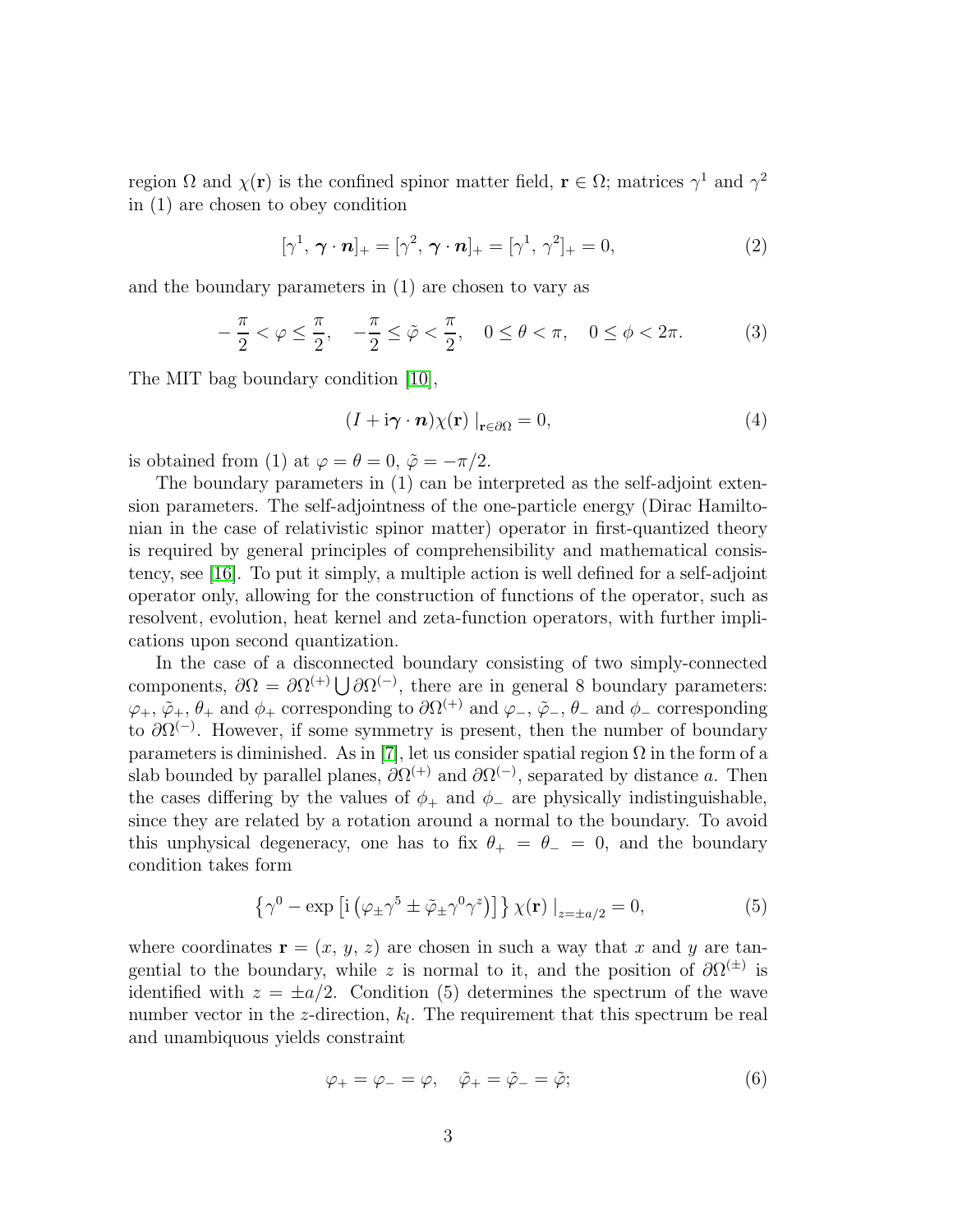then the  $k_l$ -spectrum is determined implicitly from relation [\[14,](#page-8-7) [15\]](#page-8-8)

$$
k_l \sin \tilde{\varphi} \cos(k_l a) + (E_{k_{\perp} k_l} \cos \tilde{\varphi} - M \cos \varphi) \sin(k_l a) = 0, \tag{7}
$$

where M is the mass of the spinor matter field,  $E_{k_{\perp} k_l}$  is the energy of a one-particle state,  $k_{\perp}$  is the absolute value of the wave number vector which is tangential to the boundary. In the case of the massless spinor matter field,  $M = 0$ , relation (7) takes form

$$
k_l \sin \tilde{\varphi} \cos(k_l a) + E_{k_{\perp} k_l} \cos \tilde{\varphi} \sin(k_l a) = 0,
$$
\n(8)

depending on  $\tilde{\varphi}$  only, whereas the boundary condition depends on  $\tilde{\varphi}$  and  $\varphi$  as well:

$$
\{\gamma^0 - \exp\left[i\left(\varphi\gamma^5 \pm \tilde{\varphi}\gamma^0\gamma^z\right)\right]\}\chi(\mathbf{r})|_{z=\pm a/2} = 0. \tag{9}
$$

#### 3 Current of hot dense magnetized matter

Let us consider hot dense relativistic spinor matter in the background of a static uniform magnetic field which, as in [\[7\]](#page-8-0), is orthogonal to the slab:  $\mathbf{B} = (0, 0, B)$ ; thus the above-mentioned rotational symmetry is maintained. The use of the slab geometry is motivated by our aim to understand the effect of a boundary which is transverse to a magnetic field; note also that the slab geometry is conventional in a setup for the Casimir effect [\[17\]](#page-8-10), see review in [\[18\]](#page-8-11). Assuming that field strength B, temperature T and chemical potential  $\mu$  are large,

$$
|eB| \gg M^2, \quad T \gg M, \quad \mu \gg M \tag{10}
$$

(e is the charge of the matter field, natural units  $\hbar = c = k_B = 1$  are used), we shall employ an approximation neglecting the mass of the matter field and put  $M = 0$  in the following. The one-particle energy spectrum is

$$
E_{k_{\perp}k_{l}} = \pm \sqrt{k_{\perp}^{2} + k_{l}^{2}}, \quad k_{\perp} = \sqrt{2n|eB|}, \tag{11}
$$

where values  $n = 0, 1, 2, \ldots$  correspond to the Landau levels and values of  $k_l$ are determined from (8). The component of the axial current density which is directed along the magnetic field in the slab is defined as

$$
J^{z5} = \sum_{l} \sum_{n=0}^{\infty} \text{sgn}(E_{k_{\perp}k_{l}}) \bar{\psi}_{k_{\perp}k_{l}}(\mathbf{r}) \gamma^{z} \gamma^{5} \psi_{k_{\perp}k_{l}}(\mathbf{r})
$$

$$
\times \left( \exp\left\{ \left[ |E_{k_{\perp}k_{l}}| - \text{sgn}(E_{k_{\perp}k_{l}}) \mu \right] / T \right\} + 1 \right)^{-1}, \tag{12}
$$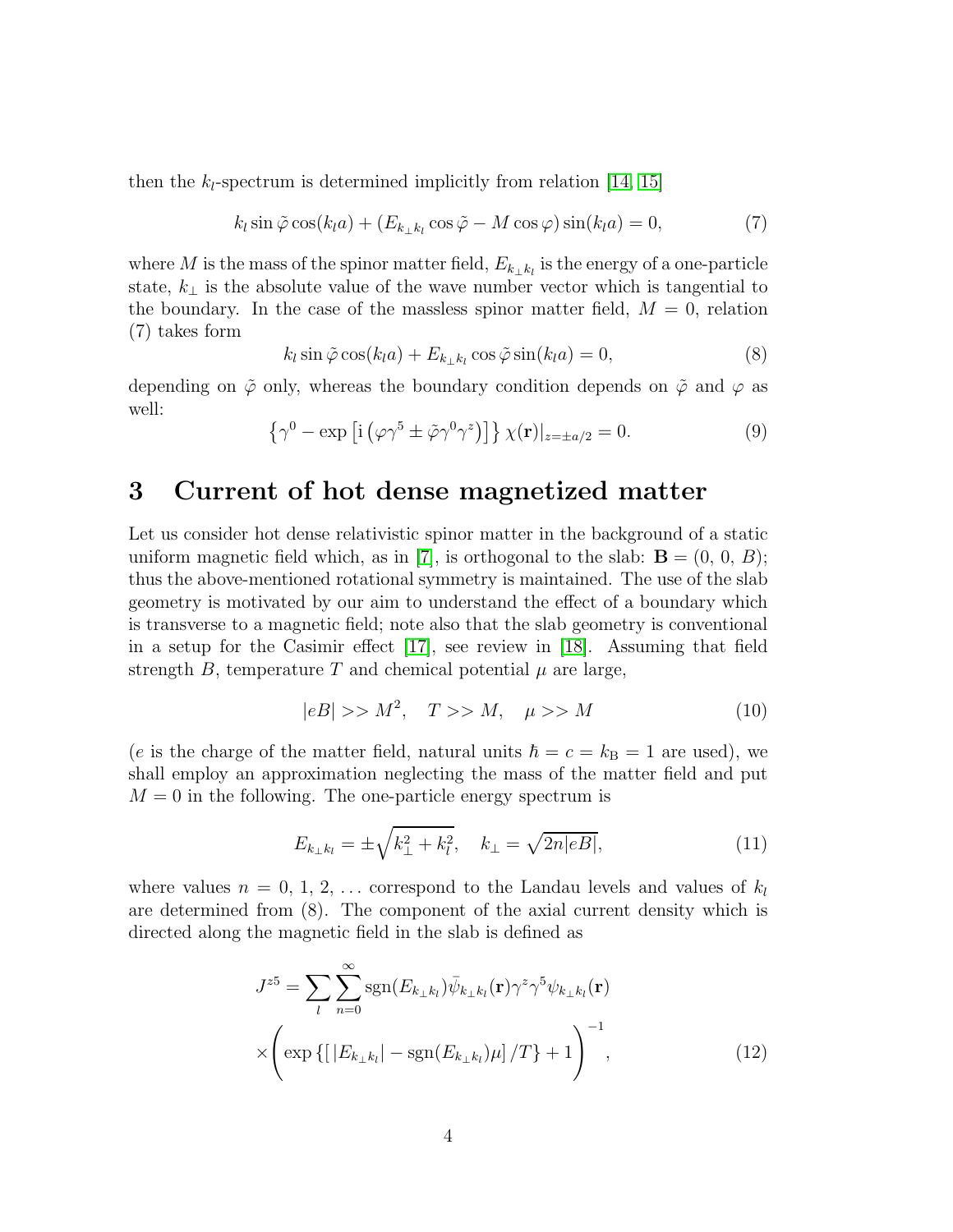where functions  $\psi_{k_{\perp} k_l}(\mathbf{r})$  form a complete set of solutions to the stationary Dirac equation,

$$
-i\gamma^{0}\boldsymbol{\gamma}\cdot(\boldsymbol{\partial}-ie\mathbf{A})\psi_{k_{\perp}k_{l}}(\mathbf{r})=E_{k_{\perp}k_{l}}\psi_{k_{\perp}k_{l}}(\mathbf{r}), \qquad (13)
$$

 $\bar{\psi} = \psi^{\dagger} \gamma^{0}$ ,  $\mathbf{A} = \frac{1}{2} \mathbf{B} \times \mathbf{r}$ , sgn(u) = 1 at  $u > 0$  and sgn(u) = -1 at  $u < 0$ . Only the lowest Landau level  $(n = 0)$  contributes to  $(12)$ , thus the spectrum of the wave number vector in the direction of the magnetic field is

$$
k_l = [l\pi - \text{sgn}(E_{0k_l})\tilde{\varphi}]/a, \quad l \in \mathbb{Z}, \quad k_l > 0,
$$
\n(14)

 $\mathbb Z$  is the set of integer numbers. Then the calculation of the sum over l yields (details will be published elsewhere)

$$
J^{z5} = -\frac{eB}{2\pi a} \text{sgn}(\mu) F\left( |\mu| a + \text{sgn}(\mu) \left[ \tilde{\varphi} - \text{sgn}(\tilde{\varphi}) \frac{\pi}{2} \right]; T a \right),\tag{15}
$$

where

$$
F(s;t) = \frac{s}{\pi} - \frac{1}{\pi} \int_0^\infty dv \frac{\sin(2s)\sinh(\pi/t)}{[\cos(2s) + \cosh(2v)][\cosh(\pi/t) + \cos(v/t)]} + \frac{\sinh\{\left[\arctan(\tan s)\right]/t\}}{\cosh[\pi/(2t)] + \cosh\{\left[\arctan(\tan s)\right]/t\}}.
$$
 (16)

In view of relation

$$
\lim_{a \to \infty} \frac{1}{a} F(|\mu|a; Ta) = |\mu|/\pi,
$$
\n(17)

the case of a magnetic field filling the whole (infinite) space [\[19,](#page-8-12) [20\]](#page-8-13) is obtained from (15) as a limiting case:

$$
\lim_{a \to \infty} J^{z5} = -\frac{eB}{2\pi^2} \mu.
$$
\n(18)

Unlike this unrealistic case, the realistic case of a magnetic field confined to a slab of finite width is temperature dependent, see (15) and (16). In particular, we get

$$
\lim_{T \to 0} J^{z5} = -\frac{eB}{2\pi a} \text{sgn}(\mu) \left[ \left[ |\mu| a + \text{sgn}(\mu) \tilde{\varphi} \right] / \pi + \Theta(-\mu \tilde{\varphi}) \right] \tag{19}
$$

and

$$
\lim_{T \to \infty} J^{z5} = -\frac{eB}{2\pi^2} \left\{ \mu + [\tilde{\varphi} - \text{sgn}(\tilde{\varphi})\pi/2]/a \right\};\tag{20}
$$

here  $\llbracket u \rrbracket$  denotes the integer part of quantity u (i.e. the integer which is less than or equal to u) and  $\Theta(u) = \frac{1}{2}[1 + \text{sgn}(u)]$ . As follows from (15), the boundary condition that is parametrized by  $\tilde{\varphi}$  can serve as a source which is additional to the spinor matter density: the contribution of the boundary to the axial current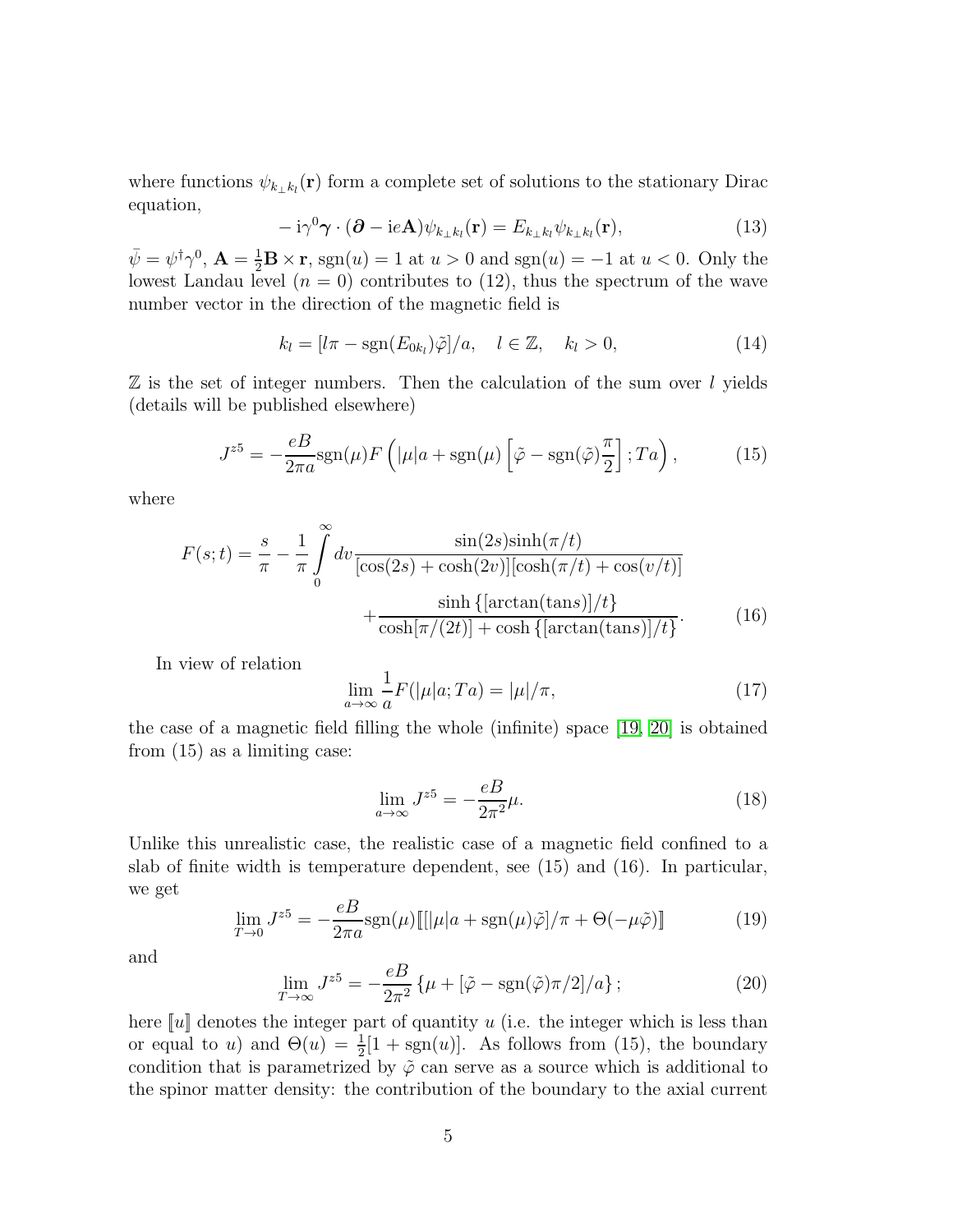effectively enhances (at  $-\frac{\pi}{2} < \tilde{\varphi} < 0$ ) or diminishes (at  $\frac{\pi}{2} > \tilde{\varphi} > 0$ ) the contribution of chemical potential. Due to the boundary condition, the chiral separation effect can be nonvanishing even at zero chemical potential:

$$
J^{z5}|_{\mu=0} = -\frac{eB}{2\pi a}F(\tilde{\varphi} - \text{sgn}(\tilde{\varphi})\pi/2; Ta); \qquad (21)
$$

the latter vanishes in the limit of zero temperature,

$$
\lim_{T \to 0} J^{z5}|_{\mu=0} = 0. \tag{22}
$$

The trivial boundary condition,  $\tilde{\varphi} = -\pi/2$ , gives spectrum  $k_l = (l + \frac{1}{2})$  $\frac{1}{2}$  $\frac{\pi}{a}$ a  $(l = 0, 1, 2, ...)$ , and the axial current density at zero temperature for this case was obtained in [\[7\]](#page-8-0),

$$
J^{z5}|_{T=0, \ \tilde{\varphi}=-\pi/2} = -\frac{eB}{2\pi a} \text{sgn}(\mu) [\|\mu| a/\pi + 1/2]. \tag{23}
$$

The high-temperature limit in this case coincides with the limit of  $a \to \infty$ ,

$$
J^{z5}|_{T=\infty, \ \tilde{\varphi}=-\pi/2} = -\frac{eB}{2\pi^2}\mu.
$$
 (24)

It should be noted that the "bosonic-type" spectrum,  $k_l = l \frac{\pi}{a}$  $\frac{\pi}{a}$   $(l = 0, 1, 2, ...)$ is given by  $\tilde{\varphi} = 0$ , but the axial current density is discontinuous at this point:

$$
\lim_{\tilde{\varphi}\to 0_+} J^{z5} - \lim_{\tilde{\varphi}\to 0_-} J^{z5} = \frac{eB}{2\pi a}.
$$
\n(25)

Concerning now the axial charge density,

$$
J^{05} = \sum_{l} \sum_{n=0}^{\infty} \text{sgn}(E_{k_{\perp}k_{l}}) \bar{\psi}_{k_{\perp}k_{l}}(\mathbf{r}) \gamma^{0} \gamma^{5} \psi_{k_{\perp}k_{l}}(\mathbf{r})
$$

$$
\times \left( \exp\left\{ \left[ |E_{k_{\perp}k_{l}}| - \text{sgn}(E_{k_{\perp}k_{l}}) \mu \right] / T \right\} + 1 \right)^{-1}, \tag{26}
$$

and the vector current density,

$$
J^{z} = \sum_{l} \sum_{n=0}^{\infty} \text{sgn}(E_{k_{\perp}k_{l}}) \bar{\psi}_{k_{\perp}k_{l}}(\mathbf{r}) \gamma^{z} \psi_{k_{\perp}k_{l}}(\mathbf{r})
$$

$$
\times \left( \exp\left\{ \left[ |E_{k_{\perp}k_{l}}| - \text{sgn}(E_{k_{\perp}k_{l}}) \mu \right] / T \right\} + 1 \right)^{-1}, \tag{27}
$$

one finds that these quantities are vanishing in the slab:

$$
J^{05} = 0, \quad J^z = 0. \tag{28}
$$

This confirms the conclusion of [\[7\]](#page-8-0) about the absence of the chiral magnetic effect in the slab; note also that the chiral magnetic effect is doubted in the recent holographic study [\[21\]](#page-8-14).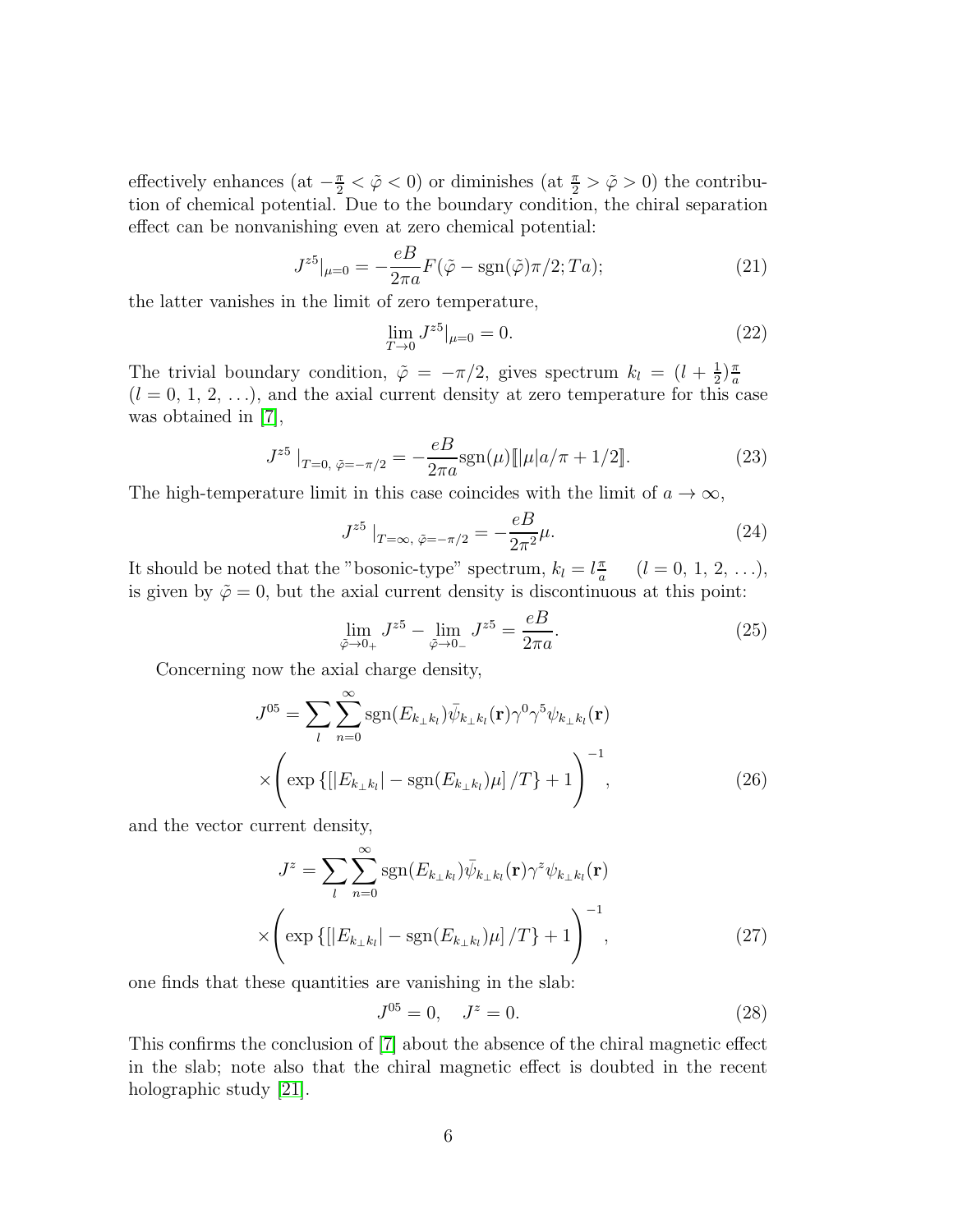### 4 Conclusion

We have considered the influence of boundaries on chiral effects in hot dense magnetized relativistic spinor matter. In the absence of boundaries these effects include the chiral separation effect which is characterized by the nondissipative axial current along the magnetic field [\[19,](#page-8-12) [20\]](#page-8-13) and the chiral magnetic effect which is characterized by the nondissipative vector current in the same direction [\[22\]](#page-8-15); both currents are temperature-independent. As boundaries are introduced and the matter volume is shrinked to a slab which is transverse to the magnetic field, the fate of these currents is different. The axial current stays on, becoming dependent on temperature and on a choice of boundary conditions, see (15) and (16); as temperature increases from zero to large values, a stepwise behaviour of the axial current density as a function of chemical potential is changed to a smooth one, see (19) and (20). The vector current is extinct, that is due to the boundary conditions confining matter inside the slab. Since the axial charge is not induced in the slab as well, see (28), a motivation on the grounds of a microscopic theory for the introduction of the chiral chemical potential is lacking, and the chiral magnetic effect is absent in the slab, as was pointed first in [\[7\]](#page-8-0).

Let us comment in more detail on the issue of boundary conditions in the slab geometry. In the case of the quantized electromagnetic matter field, a choice of boundary conditions is motivated by material properties of the bounding plates, and the conventional Casimir effect is different for different boundary conditions. For instance, it is attractive between ideal-metal plates (i.e. made of material with an infinitely large magnitude of the dielectric permittivity), as well as between plates made of material with an infinitely large magnitude of the magnetic permeability; meanwhile, it is repulsive between an ideal-metal plate and an infinitely permeable one, see, e.g., [\[18\]](#page-8-11). Thus, even if the material of plates is unknown for some reasons, it can in principle be determined by measuring the Casimir force or other physical quantities.

Namely such a situation happens in the case of the quantized spinor matter field, when nothing can be said about the "material" of boundaries, other than to admit that this "material" is impenetrable for spinor matter. The "material" properties of the boundaries are encoded in the values of the boundary (selfadjoint extension) parameters. However, for zero temperature and zero chemical potential, the condition of confinement within the "material" boundaries (i.e. the absence of the vector current of spinor matter across the boundaries) is sufficient in itself: the physical quantity, Casimir force, is independent of the boundary parameters [\[13,](#page-8-6) [14,](#page-8-7) [15\]](#page-8-8). We show in the present letter that this is in general changed when, at least, either temperature or chemical potential becomes nonzero: the physical quantity, axial current, becomes dependent on the boundary parameter,  $\tilde{\varphi}$ . The confining boundary condition on the sides of the slab creates a whole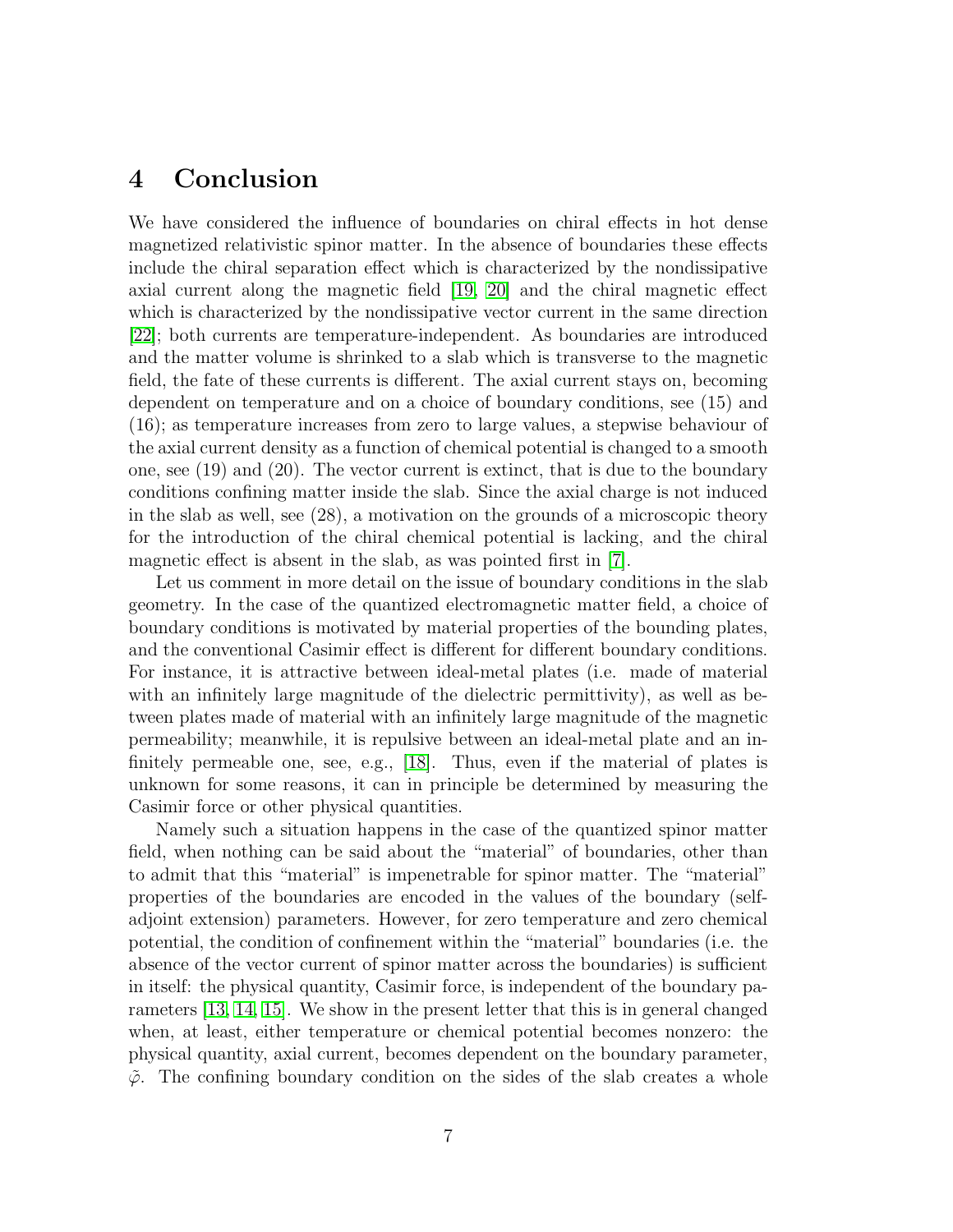one-parameter family of possible standing waves with the wave number vector,  $k_l$ , given by (14). Each member of the family is allowable on an equal footing as is a standing wave with  $k_l = (l + \frac{1}{2})$  $\frac{1}{2}$  $\frac{\pi}{a}$ a  $(l = 0, 1, 2, \ldots)$ . Only a standing wave with  $k_l = l \frac{\pi}{a}$  $\frac{\pi}{a}$  (*l* = 0, 1, 2, ...) is not allowed due to an ambiguity of the axial current, see (25); this can be understood as a physical unacceptability of fermionic eigefunctions with bosonic eigenvalues.

Thus, the result of [\[7\]](#page-8-0) about the stepwise behaviour of the axial current density at zero temperature, see (23), is not a definite physical prediction to be validated in experiments; the whole pattern of steps can be shifted either to the right or to the left by less than a half of the step width, see (19). Another distinctive feature is the possible persistence of the chiral separation effect at zero chemical potential and nonzero temperature, see (21). Perhaps, it is for the first time that such a mathematical entity as the self-adjoint extension parameter,  $\tilde{\varphi}$ , is to be determined experimentally (maybe, at least as an event-by-event fluctuation). It would be interesting to verify this in table-top experiments with slabs of Dirac or Weyl semimetals in a magnetic field.

## Acknowledgments

The work was supported by the National Academy of Sciences of Ukraine (project No.0112U000054), by the Program of Fundamental Research of the Department of Physics and Astronomy of the National Academy of Sciences of Ukraine (project No.0112U000056) and by the ICTP – SEENET-MTP grant PRJ-09 "Strings and Cosmology".

# <span id="page-7-0"></span>References

- <span id="page-7-1"></span>[1] H. Tashiro, T. Vachaspati and A. Vilenkin, Phys. Rev. D 86, 105033 (2012).
- [2] J. Charbonneau and A. Zhitnitsky, J. Cosmol. Astropart. Phys. 1008, 010 (2010).
- <span id="page-7-3"></span><span id="page-7-2"></span>[3] D. E. Kharzeev, Progr. Part. Nucl. Phys. 75, 133 (2014).
- [4] Z. K. Liu, B. Zhou, Y. Zhang, Z. J. Wang, H. M. Weng, D. Prabhakaran, S. -K. Mo, Z. X. Chen, Z. Fang, X. Dai, Z. Hussain and Y. L. Chen, Science 343, 864 (2014).
- <span id="page-7-5"></span><span id="page-7-4"></span>[5] O. Vafek and A. Vishwanath, Ann. Rev. Cond. Mat. Phys. 5, 83 (2014).
- [6] V. A. Miransky and I. A. Shovkovy, Phys. Rept. 576, 1 (2015).